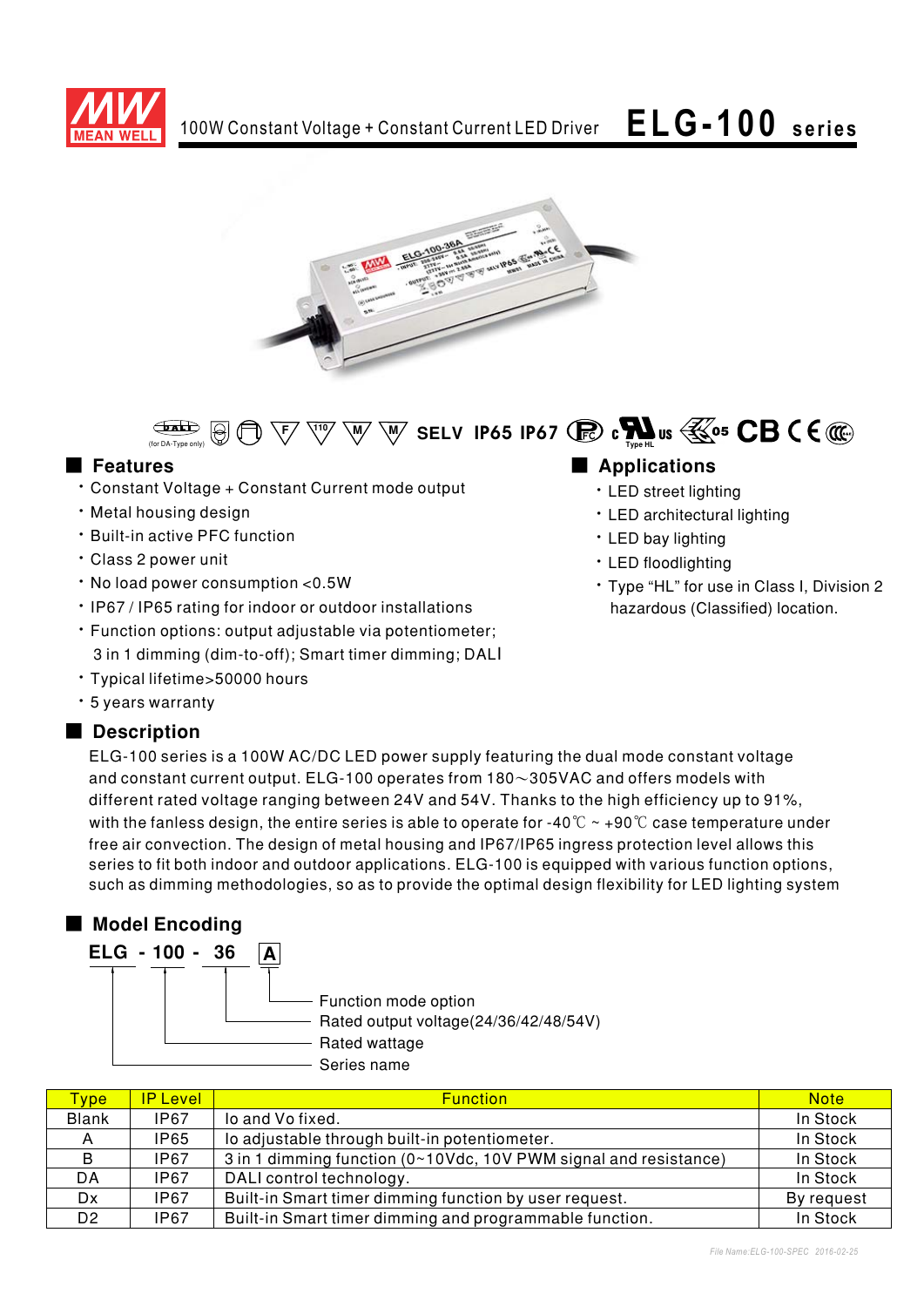

## 100W Constant Voltage + Constant Current LED Driver

# **ELG-100 series**

### **SPECIFICATION**

| <b>MODEL</b>        |                                                                                                                                                                                                                                                                                                                                                                                                                                                                                                                                                                                                                                                                                                                                                                                                                                                                                                                                                                                                                                                                                                                                                                                                                                                                                                                                                                                                                                                                                   | ELG-100-24                                                                                                           | ELG-100-36                                                                                            | ELG-100-42     | ELG-100-48     | ELG-100-54     |  |  |
|---------------------|-----------------------------------------------------------------------------------------------------------------------------------------------------------------------------------------------------------------------------------------------------------------------------------------------------------------------------------------------------------------------------------------------------------------------------------------------------------------------------------------------------------------------------------------------------------------------------------------------------------------------------------------------------------------------------------------------------------------------------------------------------------------------------------------------------------------------------------------------------------------------------------------------------------------------------------------------------------------------------------------------------------------------------------------------------------------------------------------------------------------------------------------------------------------------------------------------------------------------------------------------------------------------------------------------------------------------------------------------------------------------------------------------------------------------------------------------------------------------------------|----------------------------------------------------------------------------------------------------------------------|-------------------------------------------------------------------------------------------------------|----------------|----------------|----------------|--|--|
|                     | <b>DC VOLTAGE</b>                                                                                                                                                                                                                                                                                                                                                                                                                                                                                                                                                                                                                                                                                                                                                                                                                                                                                                                                                                                                                                                                                                                                                                                                                                                                                                                                                                                                                                                                 | <b>24V</b>                                                                                                           | 36V                                                                                                   | 42V            | 48V            | 54V            |  |  |
|                     | CONSTANT CURRENT REGION Note.2   12 ~ 24V                                                                                                                                                                                                                                                                                                                                                                                                                                                                                                                                                                                                                                                                                                                                                                                                                                                                                                                                                                                                                                                                                                                                                                                                                                                                                                                                                                                                                                         |                                                                                                                      | $18 - 36V$                                                                                            | $21 - 42V$     | $24 - 48V$     | $27 - 54V$     |  |  |
|                     | <b>RATED CURRENT</b>                                                                                                                                                                                                                                                                                                                                                                                                                                                                                                                                                                                                                                                                                                                                                                                                                                                                                                                                                                                                                                                                                                                                                                                                                                                                                                                                                                                                                                                              | 4.0A                                                                                                                 | 2.66A                                                                                                 | 2.28A          | 2A             | 1.78A          |  |  |
|                     | <b>RATED POWER</b>                                                                                                                                                                                                                                                                                                                                                                                                                                                                                                                                                                                                                                                                                                                                                                                                                                                                                                                                                                                                                                                                                                                                                                                                                                                                                                                                                                                                                                                                | 96W                                                                                                                  | 95.76W                                                                                                | 95.76W         | 96W            | 96.12W         |  |  |
|                     | RIPPLE & NOISE (max.) Note.3                                                                                                                                                                                                                                                                                                                                                                                                                                                                                                                                                                                                                                                                                                                                                                                                                                                                                                                                                                                                                                                                                                                                                                                                                                                                                                                                                                                                                                                      | 200mVp-p                                                                                                             | 250mVp-p                                                                                              | 250mVp-p       | 300mVp-p       | 350mVp-p       |  |  |
|                     |                                                                                                                                                                                                                                                                                                                                                                                                                                                                                                                                                                                                                                                                                                                                                                                                                                                                                                                                                                                                                                                                                                                                                                                                                                                                                                                                                                                                                                                                                   |                                                                                                                      | Adjustable for A-Type only (via the built-in potentiometer)                                           |                |                |                |  |  |
|                     | <b>VOLTAGE ADJ. RANGE</b>                                                                                                                                                                                                                                                                                                                                                                                                                                                                                                                                                                                                                                                                                                                                                                                                                                                                                                                                                                                                                                                                                                                                                                                                                                                                                                                                                                                                                                                         | $21.6 - 26.4V$                                                                                                       | $32.4 - 39.6V$                                                                                        | $37.8 - 46.2V$ | $43.2 - 52.8V$ | $48.6 - 59.4V$ |  |  |
| <b>OUTPUT</b>       |                                                                                                                                                                                                                                                                                                                                                                                                                                                                                                                                                                                                                                                                                                                                                                                                                                                                                                                                                                                                                                                                                                                                                                                                                                                                                                                                                                                                                                                                                   | Adjustable for A-Type only (via the built-in potentiometer)                                                          |                                                                                                       |                |                |                |  |  |
|                     | <b>CURRENT ADJ. RANGE</b>                                                                                                                                                                                                                                                                                                                                                                                                                                                                                                                                                                                                                                                                                                                                                                                                                                                                                                                                                                                                                                                                                                                                                                                                                                                                                                                                                                                                                                                         | $2 - 4A$                                                                                                             | $1.33 - 2.66A$                                                                                        | $1.14 - 2.28A$ | $1 - 2A$       | $0.89 - 1.78A$ |  |  |
|                     |                                                                                                                                                                                                                                                                                                                                                                                                                                                                                                                                                                                                                                                                                                                                                                                                                                                                                                                                                                                                                                                                                                                                                                                                                                                                                                                                                                                                                                                                                   | ±3.0%                                                                                                                | ±2.5%                                                                                                 |                | ±2.0%          | ±2.0%          |  |  |
|                     | <b>VOLTAGE TOLERANCE Note.4</b>                                                                                                                                                                                                                                                                                                                                                                                                                                                                                                                                                                                                                                                                                                                                                                                                                                                                                                                                                                                                                                                                                                                                                                                                                                                                                                                                                                                                                                                   |                                                                                                                      |                                                                                                       | ±2.5%          |                |                |  |  |
|                     | <b>LINE REGULATION</b>                                                                                                                                                                                                                                                                                                                                                                                                                                                                                                                                                                                                                                                                                                                                                                                                                                                                                                                                                                                                                                                                                                                                                                                                                                                                                                                                                                                                                                                            | ±0.5%                                                                                                                | ±0.5%<br>±1.0%                                                                                        | ±0.5%          | ±0.5%<br>±0.5% | ±0.5%<br>±0.5% |  |  |
|                     | <b>LOAD REGULATION</b>                                                                                                                                                                                                                                                                                                                                                                                                                                                                                                                                                                                                                                                                                                                                                                                                                                                                                                                                                                                                                                                                                                                                                                                                                                                                                                                                                                                                                                                            | ±1.0%                                                                                                                |                                                                                                       | ±0.5%          |                |                |  |  |
|                     | SETUP, RISE TIME Note.6                                                                                                                                                                                                                                                                                                                                                                                                                                                                                                                                                                                                                                                                                                                                                                                                                                                                                                                                                                                                                                                                                                                                                                                                                                                                                                                                                                                                                                                           | 500ms, 100ms/230VAC                                                                                                  |                                                                                                       |                |                |                |  |  |
|                     | <b>HOLD UP TIME (Typ.)</b>                                                                                                                                                                                                                                                                                                                                                                                                                                                                                                                                                                                                                                                                                                                                                                                                                                                                                                                                                                                                                                                                                                                                                                                                                                                                                                                                                                                                                                                        |                                                                                                                      | 10ms/230VAC                                                                                           |                |                |                |  |  |
|                     | <b>VOLTAGE RANGE</b><br>Note <sub>.5</sub>                                                                                                                                                                                                                                                                                                                                                                                                                                                                                                                                                                                                                                                                                                                                                                                                                                                                                                                                                                                                                                                                                                                                                                                                                                                                                                                                                                                                                                        | 180~305VAC                                                                                                           | $254 - 431VDC$<br>(Please refer to "STATIC CHARACTERISTIC" section)                                   |                |                |                |  |  |
|                     | <b>FREQUENCY RANGE</b>                                                                                                                                                                                                                                                                                                                                                                                                                                                                                                                                                                                                                                                                                                                                                                                                                                                                                                                                                                                                                                                                                                                                                                                                                                                                                                                                                                                                                                                            | $47 \sim 63$ Hz                                                                                                      |                                                                                                       |                |                |                |  |  |
|                     | <b>POWER FACTOR</b>                                                                                                                                                                                                                                                                                                                                                                                                                                                                                                                                                                                                                                                                                                                                                                                                                                                                                                                                                                                                                                                                                                                                                                                                                                                                                                                                                                                                                                                               | PF ≥ 0.95/230VAC or PF ≥ 0.92/277VAC@full load                                                                       |                                                                                                       |                |                |                |  |  |
|                     |                                                                                                                                                                                                                                                                                                                                                                                                                                                                                                                                                                                                                                                                                                                                                                                                                                                                                                                                                                                                                                                                                                                                                                                                                                                                                                                                                                                                                                                                                   |                                                                                                                      | (Please refer to "POWER FACTOR (PF) CHARACTERISTIC" section)                                          |                |                |                |  |  |
|                     | TOTAL HARMONIC DISTORTION                                                                                                                                                                                                                                                                                                                                                                                                                                                                                                                                                                                                                                                                                                                                                                                                                                                                                                                                                                                                                                                                                                                                                                                                                                                                                                                                                                                                                                                         |                                                                                                                      | THD<20%@≧50%load/230VAC, or @≧75%load/277VAC<br>(Please refer to "TOTAL HARMONIC DISTORTION" section) |                |                |                |  |  |
| <b>INPUT</b>        | <b>EFFICIENCY (Typ.)</b>                                                                                                                                                                                                                                                                                                                                                                                                                                                                                                                                                                                                                                                                                                                                                                                                                                                                                                                                                                                                                                                                                                                                                                                                                                                                                                                                                                                                                                                          | 88%                                                                                                                  | 89%                                                                                                   | 90%            | 90%            | 91%            |  |  |
|                     | <b>AC CURRENT</b>                                                                                                                                                                                                                                                                                                                                                                                                                                                                                                                                                                                                                                                                                                                                                                                                                                                                                                                                                                                                                                                                                                                                                                                                                                                                                                                                                                                                                                                                 | 0.6A/230VAC<br>0.5A/277VAC                                                                                           |                                                                                                       |                |                |                |  |  |
|                     | <b>INRUSH CURRENT(Typ.)</b>                                                                                                                                                                                                                                                                                                                                                                                                                                                                                                                                                                                                                                                                                                                                                                                                                                                                                                                                                                                                                                                                                                                                                                                                                                                                                                                                                                                                                                                       | COLD START 60A(twidth=850LLs measured at 50% Ipeak) at 230VAC; Per NEMA 410                                          |                                                                                                       |                |                |                |  |  |
|                     | MAX. No. of PSUs on 16A<br><b>CIRCUIT BREAKER</b>                                                                                                                                                                                                                                                                                                                                                                                                                                                                                                                                                                                                                                                                                                                                                                                                                                                                                                                                                                                                                                                                                                                                                                                                                                                                                                                                                                                                                                 | 3 units (circuit breaker of type B) / 6 units (circuit breaker of type C) at 230VAC                                  |                                                                                                       |                |                |                |  |  |
|                     | <b>LEAKAGE CURRENT</b>                                                                                                                                                                                                                                                                                                                                                                                                                                                                                                                                                                                                                                                                                                                                                                                                                                                                                                                                                                                                                                                                                                                                                                                                                                                                                                                                                                                                                                                            | <0.75mA/277VAC                                                                                                       |                                                                                                       |                |                |                |  |  |
|                     | NO LOAD POWER CONSUMPTION                                                                                                                                                                                                                                                                                                                                                                                                                                                                                                                                                                                                                                                                                                                                                                                                                                                                                                                                                                                                                                                                                                                                                                                                                                                                                                                                                                                                                                                         | $0.5W$                                                                                                               |                                                                                                       |                |                |                |  |  |
|                     |                                                                                                                                                                                                                                                                                                                                                                                                                                                                                                                                                                                                                                                                                                                                                                                                                                                                                                                                                                                                                                                                                                                                                                                                                                                                                                                                                                                                                                                                                   | $95 - 108%$                                                                                                          |                                                                                                       |                |                |                |  |  |
|                     | <b>OVER CURRENT</b>                                                                                                                                                                                                                                                                                                                                                                                                                                                                                                                                                                                                                                                                                                                                                                                                                                                                                                                                                                                                                                                                                                                                                                                                                                                                                                                                                                                                                                                               | Constant current limiting, recovers automatically after fault condition is removed                                   |                                                                                                       |                |                |                |  |  |
|                     | <b>SHORT CIRCUIT</b>                                                                                                                                                                                                                                                                                                                                                                                                                                                                                                                                                                                                                                                                                                                                                                                                                                                                                                                                                                                                                                                                                                                                                                                                                                                                                                                                                                                                                                                              | Hiccup mode, recovers automatically after fault condition is removed                                                 |                                                                                                       |                |                |                |  |  |
| <b>PROTECTION</b>   |                                                                                                                                                                                                                                                                                                                                                                                                                                                                                                                                                                                                                                                                                                                                                                                                                                                                                                                                                                                                                                                                                                                                                                                                                                                                                                                                                                                                                                                                                   | $28 - 34V$                                                                                                           | $41 - 48V$                                                                                            | $47 - 54V$     | $54 - 62V$     | $62 - 72V$     |  |  |
|                     | <b>OVER VOLTAGE</b>                                                                                                                                                                                                                                                                                                                                                                                                                                                                                                                                                                                                                                                                                                                                                                                                                                                                                                                                                                                                                                                                                                                                                                                                                                                                                                                                                                                                                                                               |                                                                                                                      | Shut down output voltage, re-power on to recover                                                      |                |                |                |  |  |
|                     | <b>OVER TEMPERATURE</b>                                                                                                                                                                                                                                                                                                                                                                                                                                                                                                                                                                                                                                                                                                                                                                                                                                                                                                                                                                                                                                                                                                                                                                                                                                                                                                                                                                                                                                                           |                                                                                                                      | Shut down output voltage, re-power on to recover                                                      |                |                |                |  |  |
|                     | <b>WORKING TEMP.</b>                                                                                                                                                                                                                                                                                                                                                                                                                                                                                                                                                                                                                                                                                                                                                                                                                                                                                                                                                                                                                                                                                                                                                                                                                                                                                                                                                                                                                                                              | Tcase=-40 ~ +90°C (Refer to "Derating Curve")                                                                        |                                                                                                       |                |                |                |  |  |
|                     | <b>MAX. CASE TEMP.</b>                                                                                                                                                                                                                                                                                                                                                                                                                                                                                                                                                                                                                                                                                                                                                                                                                                                                                                                                                                                                                                                                                                                                                                                                                                                                                                                                                                                                                                                            | Tcase=+90 $°C$                                                                                                       |                                                                                                       |                |                |                |  |  |
|                     | <b>WORKING HUMIDITY</b>                                                                                                                                                                                                                                                                                                                                                                                                                                                                                                                                                                                                                                                                                                                                                                                                                                                                                                                                                                                                                                                                                                                                                                                                                                                                                                                                                                                                                                                           | 20 ~ 95% RH non-condensing                                                                                           |                                                                                                       |                |                |                |  |  |
|                     | ENVIRONMENT STORAGE TEMP., HUMIDITY                                                                                                                                                                                                                                                                                                                                                                                                                                                                                                                                                                                                                                                                                                                                                                                                                                                                                                                                                                                                                                                                                                                                                                                                                                                                                                                                                                                                                                               | -40 ~ +80°C, 10 ~ 95% RH                                                                                             |                                                                                                       |                |                |                |  |  |
|                     | <b>TEMP. COEFFICIENT</b>                                                                                                                                                                                                                                                                                                                                                                                                                                                                                                                                                                                                                                                                                                                                                                                                                                                                                                                                                                                                                                                                                                                                                                                                                                                                                                                                                                                                                                                          | $\pm 0.03\%$ /°C (0 ~ 60°C)                                                                                          |                                                                                                       |                |                |                |  |  |
|                     | <b>VIBRATION</b>                                                                                                                                                                                                                                                                                                                                                                                                                                                                                                                                                                                                                                                                                                                                                                                                                                                                                                                                                                                                                                                                                                                                                                                                                                                                                                                                                                                                                                                                  | 10 ~ 500Hz, 5G 12min./1cycle, period for 72min. each along X, Y, Z axes                                              |                                                                                                       |                |                |                |  |  |
|                     | <b>SAFETY STANDARDS</b>                                                                                                                                                                                                                                                                                                                                                                                                                                                                                                                                                                                                                                                                                                                                                                                                                                                                                                                                                                                                                                                                                                                                                                                                                                                                                                                                                                                                                                                           | UL8750(type"HL"); CSA C22.2 No. 250.13-12; ENEC EN61347-1, EN61347-2-13 independent, EN62384; IP65 or IP67 approved  |                                                                                                       |                |                |                |  |  |
| <b>SAFETY &amp;</b> | <b>WITHSTAND VOLTAGE</b>                                                                                                                                                                                                                                                                                                                                                                                                                                                                                                                                                                                                                                                                                                                                                                                                                                                                                                                                                                                                                                                                                                                                                                                                                                                                                                                                                                                                                                                          | I/P-O/P:3.75KVAC I/P-FG:2.0KVAC O/P-FG:1.5KVAC                                                                       |                                                                                                       |                |                |                |  |  |
| EMC                 | <b>ISOLATION RESISTANCE</b>                                                                                                                                                                                                                                                                                                                                                                                                                                                                                                                                                                                                                                                                                                                                                                                                                                                                                                                                                                                                                                                                                                                                                                                                                                                                                                                                                                                                                                                       | I/P-O/P, I/P-FG, O/P-FG:100M Ohms / 500VDC / 25℃/ 70% RH                                                             |                                                                                                       |                |                |                |  |  |
|                     | <b>EMC EMISSION</b>                                                                                                                                                                                                                                                                                                                                                                                                                                                                                                                                                                                                                                                                                                                                                                                                                                                                                                                                                                                                                                                                                                                                                                                                                                                                                                                                                                                                                                                               | Compliance to EN55015, EN61000-3-2 Class C (≧60% load); EN61000-3-3                                                  |                                                                                                       |                |                |                |  |  |
|                     | <b>EMC IMMUNITY</b>                                                                                                                                                                                                                                                                                                                                                                                                                                                                                                                                                                                                                                                                                                                                                                                                                                                                                                                                                                                                                                                                                                                                                                                                                                                                                                                                                                                                                                                               | Compliance to EN61000-4-2,3,4,5,6,8,11; EN61547, light industry level (surge immunity Line-Earth 6KV, Line-Line 4KV) |                                                                                                       |                |                |                |  |  |
|                     | <b>MTBF</b>                                                                                                                                                                                                                                                                                                                                                                                                                                                                                                                                                                                                                                                                                                                                                                                                                                                                                                                                                                                                                                                                                                                                                                                                                                                                                                                                                                                                                                                                       | 282.9Khrs min.<br>MIL-HDBK-217F (25 $\degree$ C)                                                                     |                                                                                                       |                |                |                |  |  |
| OTHERS              | <b>DIMENSION</b>                                                                                                                                                                                                                                                                                                                                                                                                                                                                                                                                                                                                                                                                                                                                                                                                                                                                                                                                                                                                                                                                                                                                                                                                                                                                                                                                                                                                                                                                  | 199*63*35.5mm (L*W*H)                                                                                                |                                                                                                       |                |                |                |  |  |
|                     | <b>PACKING</b>                                                                                                                                                                                                                                                                                                                                                                                                                                                                                                                                                                                                                                                                                                                                                                                                                                                                                                                                                                                                                                                                                                                                                                                                                                                                                                                                                                                                                                                                    | 0.75kg; 16pcs/13kg/0.72CUFT                                                                                          |                                                                                                       |                |                |                |  |  |
| NOTE                | 1. All parameters NOT specially mentioned are measured at 230VAC input, rated current and 25°C of ambient temperature.<br>2. Please refer to "DRIVING METHODS OF LED MODULE". For DA-Type, Constant Current region is 70%~100% of maximum voltage<br>under rated power delivery.<br>3. Ripple & noise are measured at 20MHz of bandwidth by using a 12" twisted pair-wire terminated with a 0.1uf & 47uf parallel capacitor.<br>4. Tolerance : includes set up tolerance, line regulation and load regulation.<br>5. De-rating may be needed under low input voltages. Please refer to "STATIC CHARACTERISTIC" sections for details.<br>6. Length of set up time is measured at first cold start. Turning ON/OFF the power supply may lead to increase of the set up time.<br>7. The power supply is considered as a component that will be operated in combination with final equipment. Since EMC performance will be affected by the<br>complete installation, the final equipment manufacturers must re-qualify EMC Directive on the complete installation again.<br>8. The model certified for CCC(GB19510.14, GB19510.1, GB17743 and GB17625.1) is an optional model . Please contact MEAN WELL for details.<br>9. This series meets the typical life expectancy of >50,000 hours of operation when Tcase, particularly (tc) point (or TMP, per DLC), is about 75℃ or less.<br>10. Please refer to the warranty statement on MEAN WELL's website at http://www.meanwell.com |                                                                                                                      |                                                                                                       |                |                |                |  |  |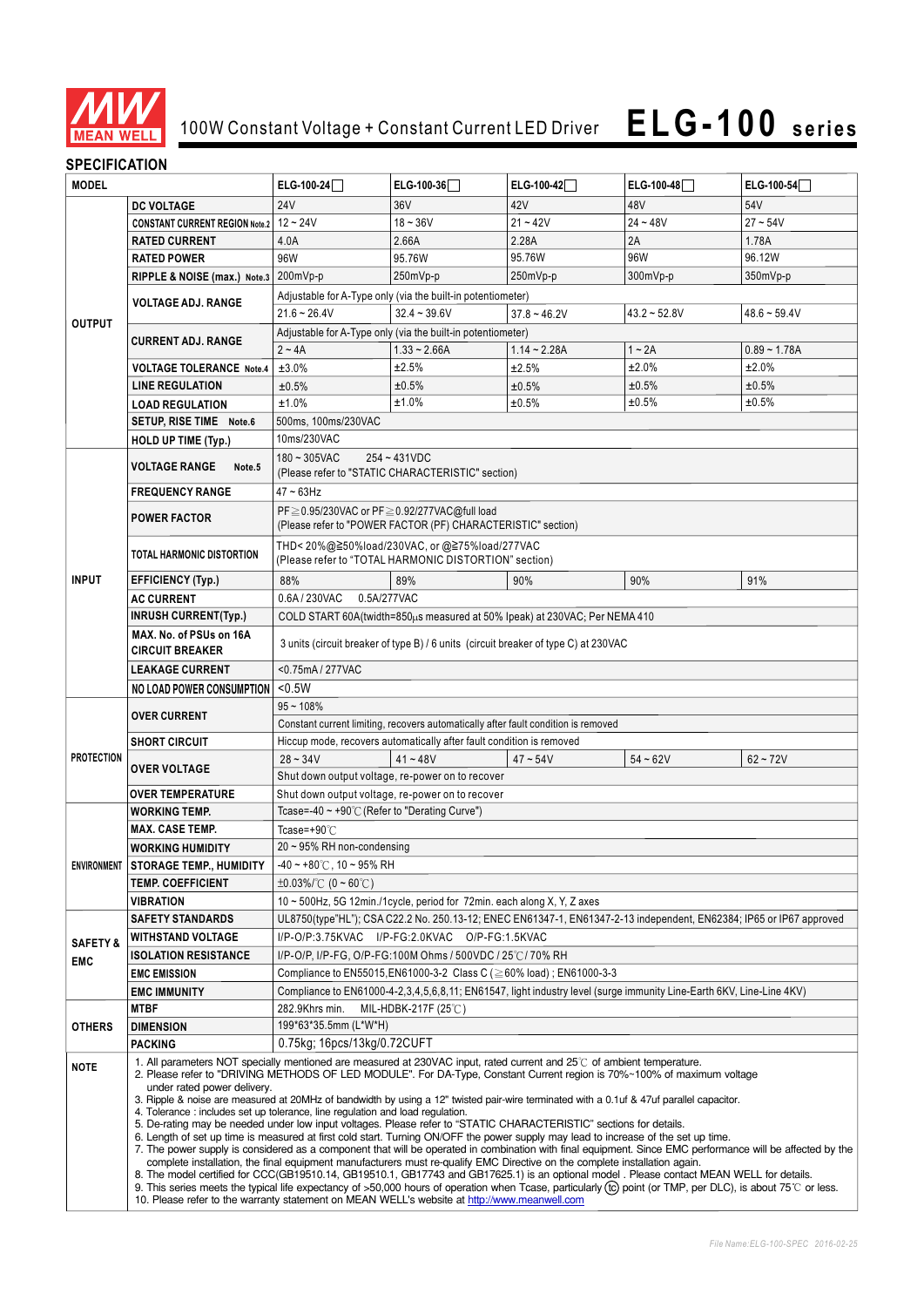

100W Constant Voltage + Constant Current LED Driver

**ELG-100 series**

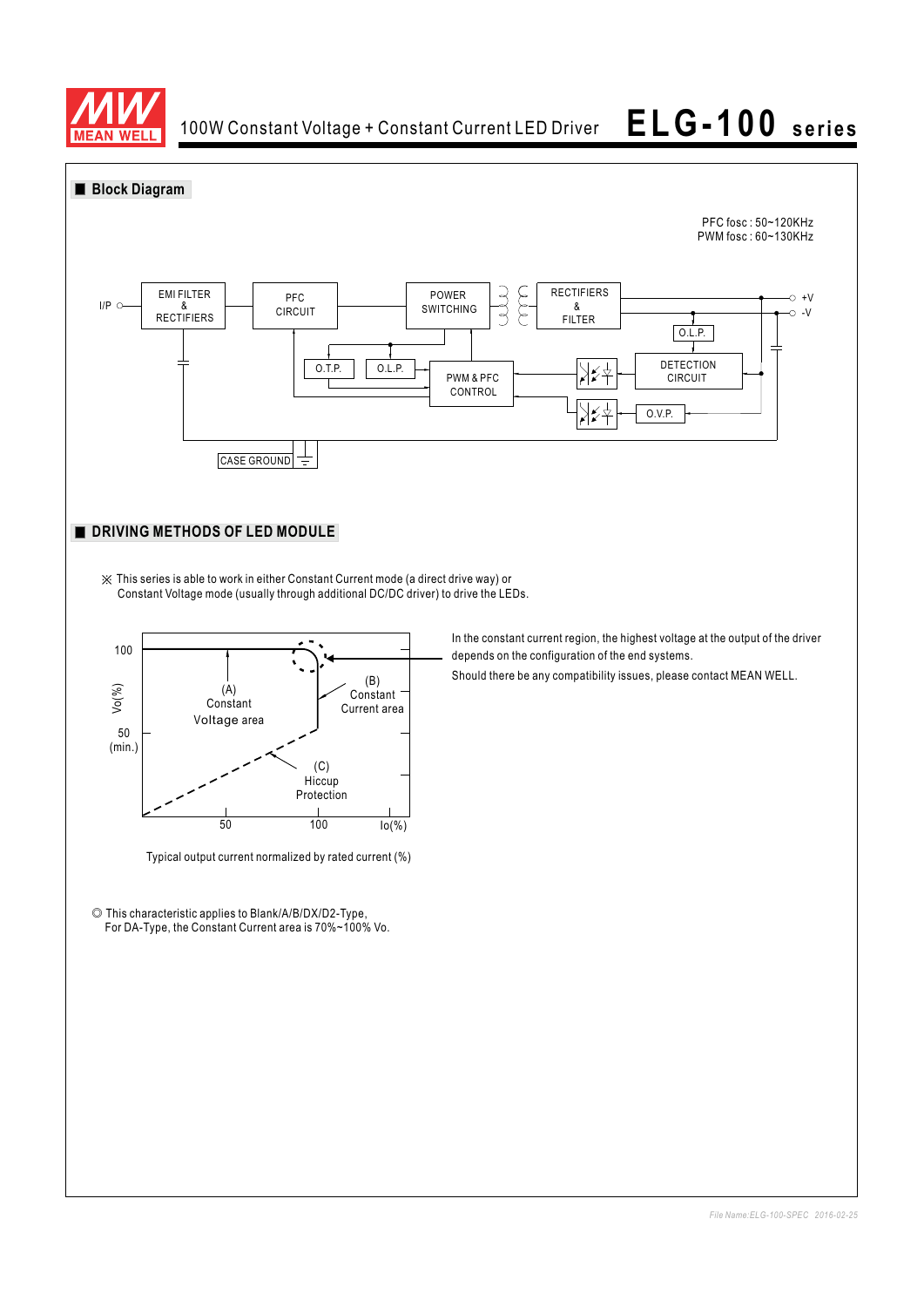

100W Constant Voltage + Constant Current LED Driver **ELG-100 series**

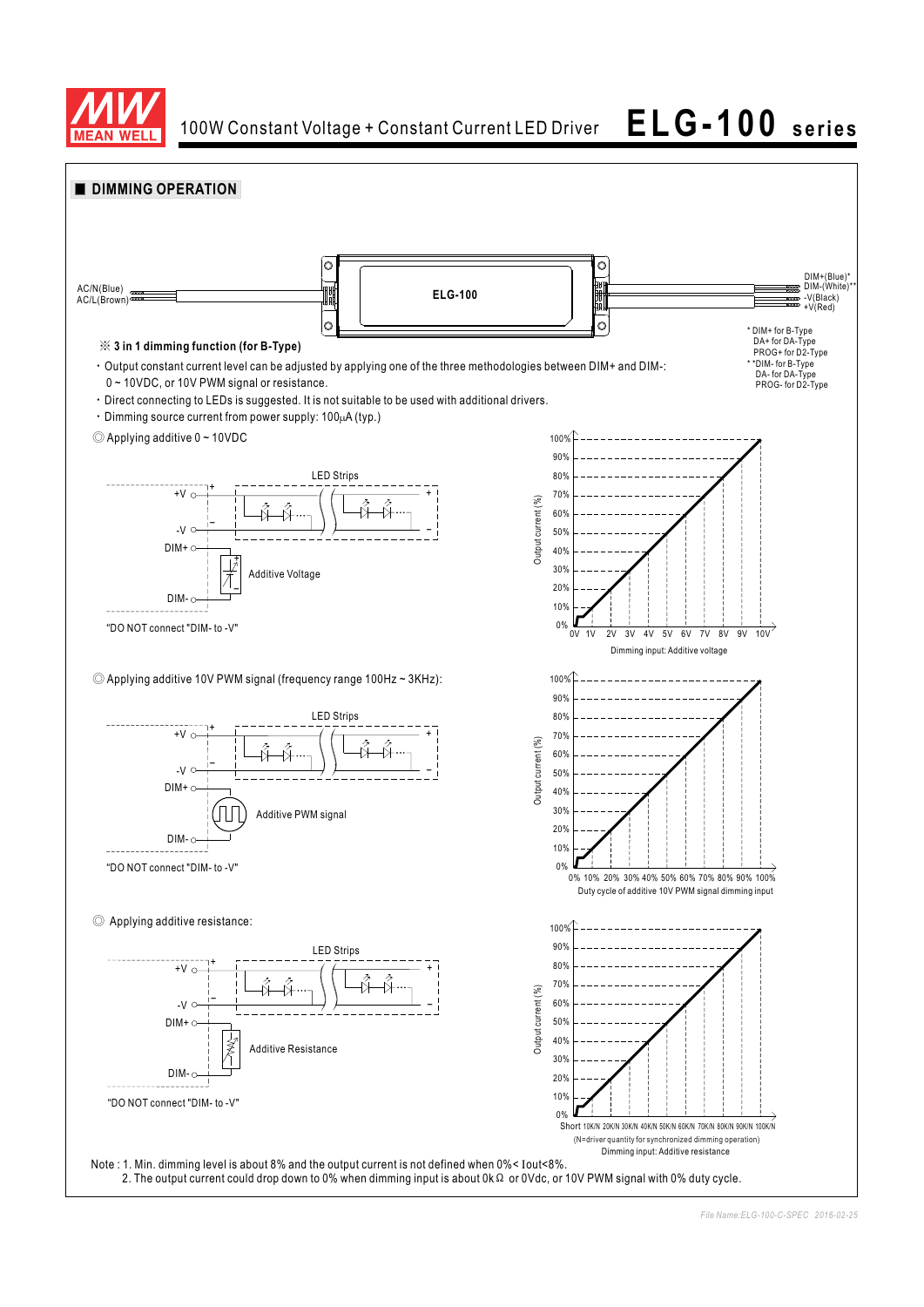

### ※ **DAL Interface (primary side; for DA-Type) I**

- Apply DALI signal between DA+ and DA-.
- · DALI protocol comprises 16 groups and 64 addresses.
- First step is fixed at 8% of output.

### ※ **Smart timer dimming function (for Dxx-Type by User definition)**

MEAN WELL Smart timer dimming primarily provides the adaptive proportion dimming profile for the output constant current level to perform up to 14 consecutive hours. 3 dimming profiles hereunder are defined accounting for the most frequently seen applications. If other options may be needed, please contact MEAN WELL for details.

 $Ex:$   $\odot$  D01-Type: the profile recommended for residential lighting



Set up for D01-Type in Smart timer dimming software program:

|         | Τ1    | T2    | T3    | T4  |
|---------|-------|-------|-------|-----|
| TIME**  | 06:00 | 07:00 | 11:00 | --- |
| LEVEL** | 100%  | 70%   | 50%   | 70% |

### Operating Time(HH:MM)

\*\*: TIME matches Operating Time in the diagram whereas LEVEL matches Dimming Level.

- Example: If a residential lighting application adopts D01-Type, when turning on the power supply at 6:00pm, for instance:
- [1] The power supply will switch to the constant current level at 100% starting from 6:00pm.
- [2] The power supply will switch to the constant current level at 70% in turn, starting from 0:00am, which is 06:00 after the power supply turns on.
- [3] The power supply will switch to the constant current level at 50% in turn, starting from 1:00am, which is 07:00 after the power supply turns on.
- [4] The power supply will switch to the constant current level at 70% in turn, starting from 5:00am, which is 11:00 after the power supply turns on. The constant current level remains till 8:00am, which is 14:00 after the power supply turns on.

 $Ex:$   $\odot$  D02-Type: the profile recommended for street lighting



Set up for D02-Type in Smart timer dimming software program:

|         | Τ1    | Т2    | T3   | T <sub>4</sub> | T5  |
|---------|-------|-------|------|----------------|-----|
| TIME**  | 01:00 | 03:00 | 8:00 | 11:00          | --- |
| LEVEL** | 50%   | 80%   | 100% | 60%            | 80% |



\*\*: TIME matches Operating Time in the diagram whereas LEVEL matches Dimming Level.

- Example: If a street lighting application adopts D02-Type, when turning on the power supply at 5:00pm, for instance:
- [1] The power supply will switch to the constant current level at 50% starting from 5:00pm.
- [2] The power supply will switch to the constant current level at 80% in turn, starting from 6:00pm, which is 01:00 after the power supply turns on.
- [3] The power supply will switch to the constant current level at 100% in turn, starting from 8:00pm, which is 03:00 after the power supply turns on.
- [4] The power supply will switch to the constant current level at 60% in turn, starting from 1:00am, which is 08:00 after the power supply turns on. [5] The power supply will switch to the constant current level at 80% in turn, starting from 4:00am, which is 11:00 after the power supply turns on. The constant current level remains till 6:30am, which is 14:00 after the power supply turns on.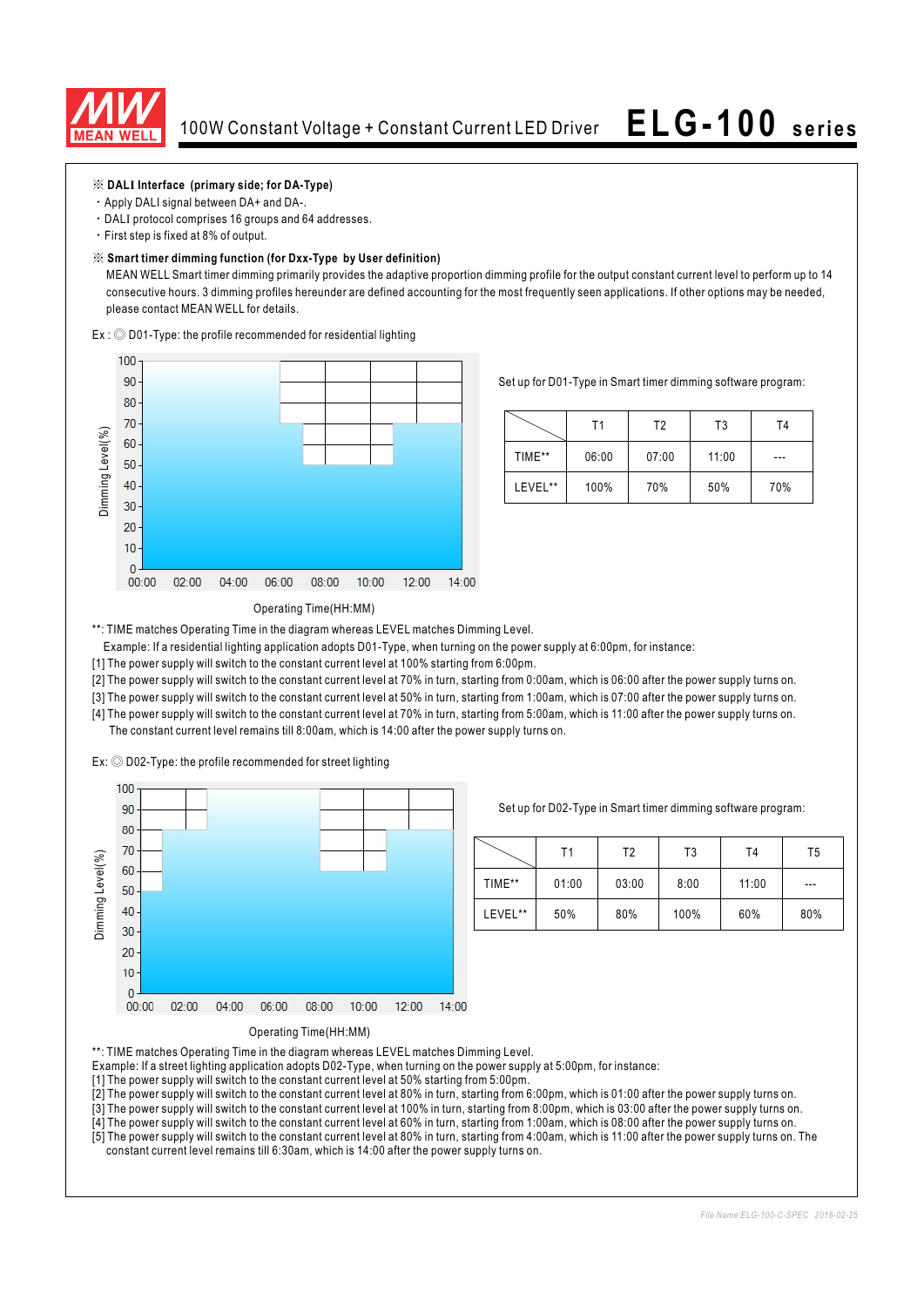



Set up for D03-Type in Smart timer dimming software program:

|         | Τ1    |       | T3  |  |
|---------|-------|-------|-----|--|
| TIME**  | 01:30 | 11:00 |     |  |
| LEVEL** | 70%   | 100%  | 70% |  |

\*\*: TIME matches Operating Time in the diagram whereas LEVEL matches Dimming Level.

Example: If a tunnel lighting application adopts D03-Type, when turning on the power supply at 4:30pm, for instance:

[1] The power supply will switch to the constant current level at 70% starting from 4:30pm.

[2] The power supply will switch to the constant current level at 100% in turn, starting from 6:00pm, which is 01:30 after the power supply turns on.

[3] The power supply will switch to the constant current level at 70% in turn, starting from 5:00am, which is 11:00 after the power supply turns on.<br>The constant current level remains till 6:30am, which is 14:00 after the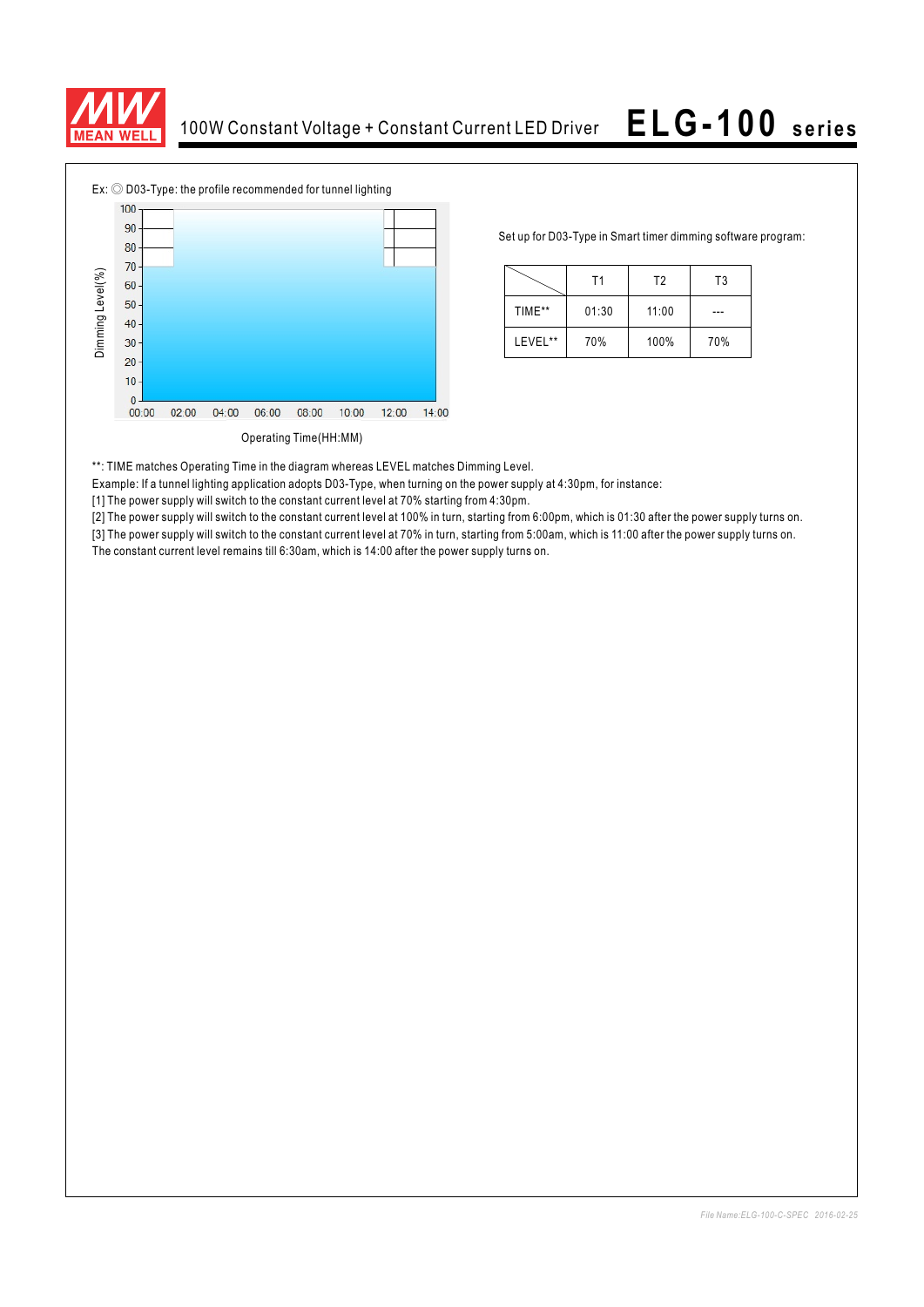

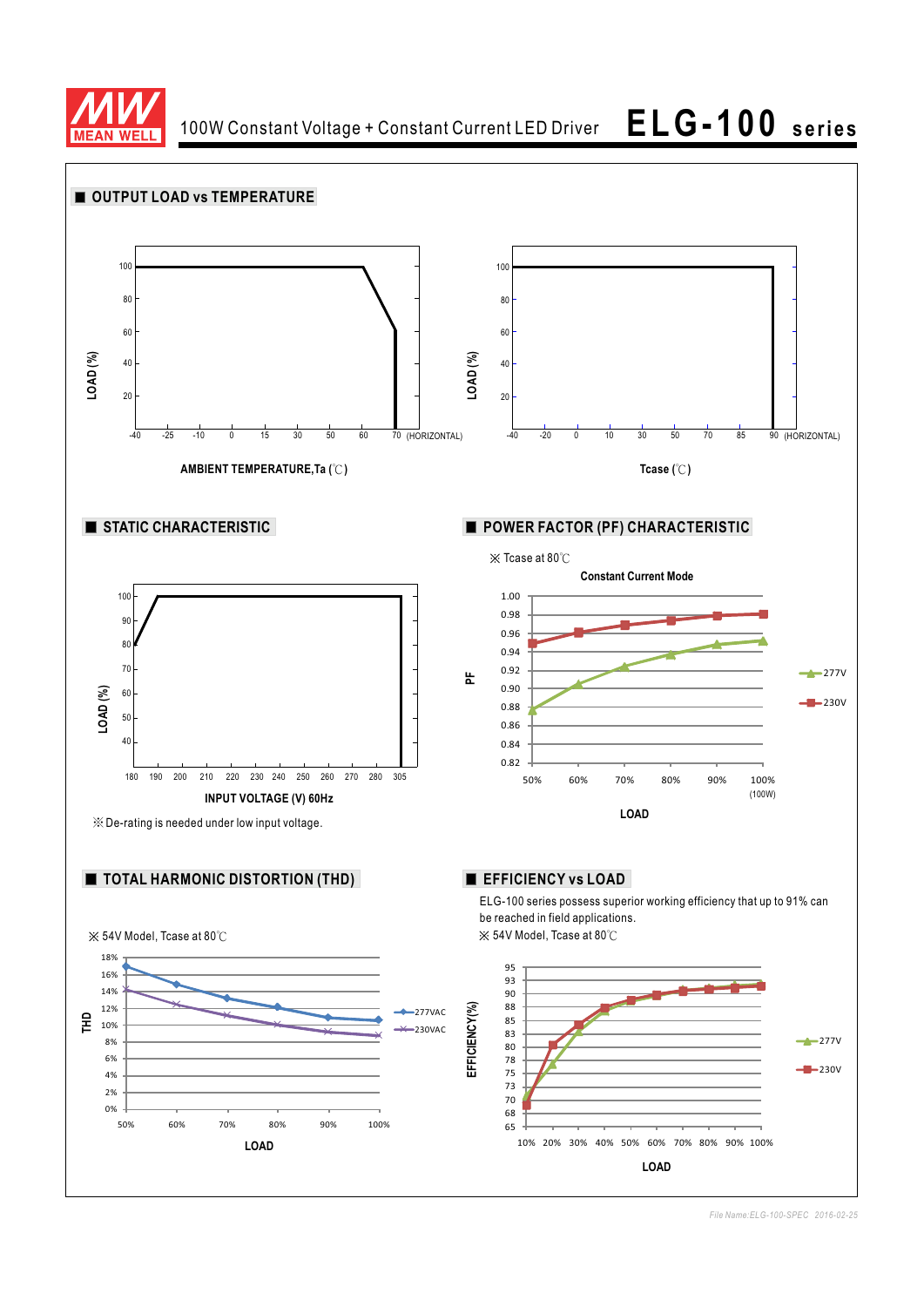